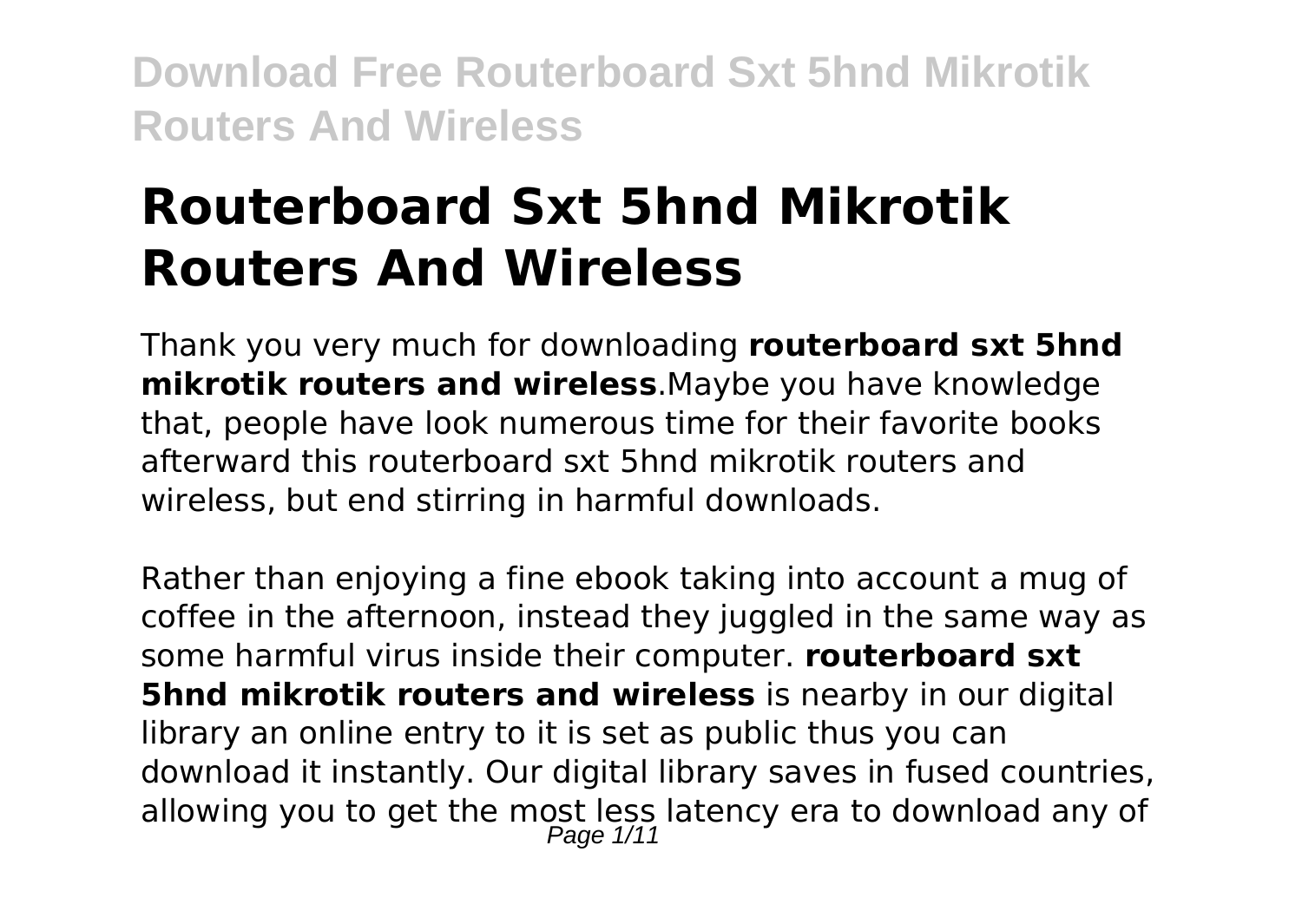our books past this one. Merely said, the routerboard sxt 5hnd mikrotik routers and wireless is universally compatible similar to any devices to read.

Free Kindle Books and Tips is another source for free Kindle books but discounted books are also mixed in every day.

#### **Routerboard Sxt 5hnd Mikrotik Routers**

Our integrated outdoor unit for Point-to-point, or as a CPE device for point-to-multipoint. SXT 5HnD is a low cost, high speed 5GHz wireless device. Dual polarization 802.11n and Nv2 TDMA technology help to achieve even 200Mbit real throughput speed. Complete with a ready to mount enclosure and built-in antenna, this is the perfect CPE.

### **MikroTik Routers and Wireless - Products: SXT 5HnD** SXT 5 is a low cost, high transmit power 5GHz outdoor wireless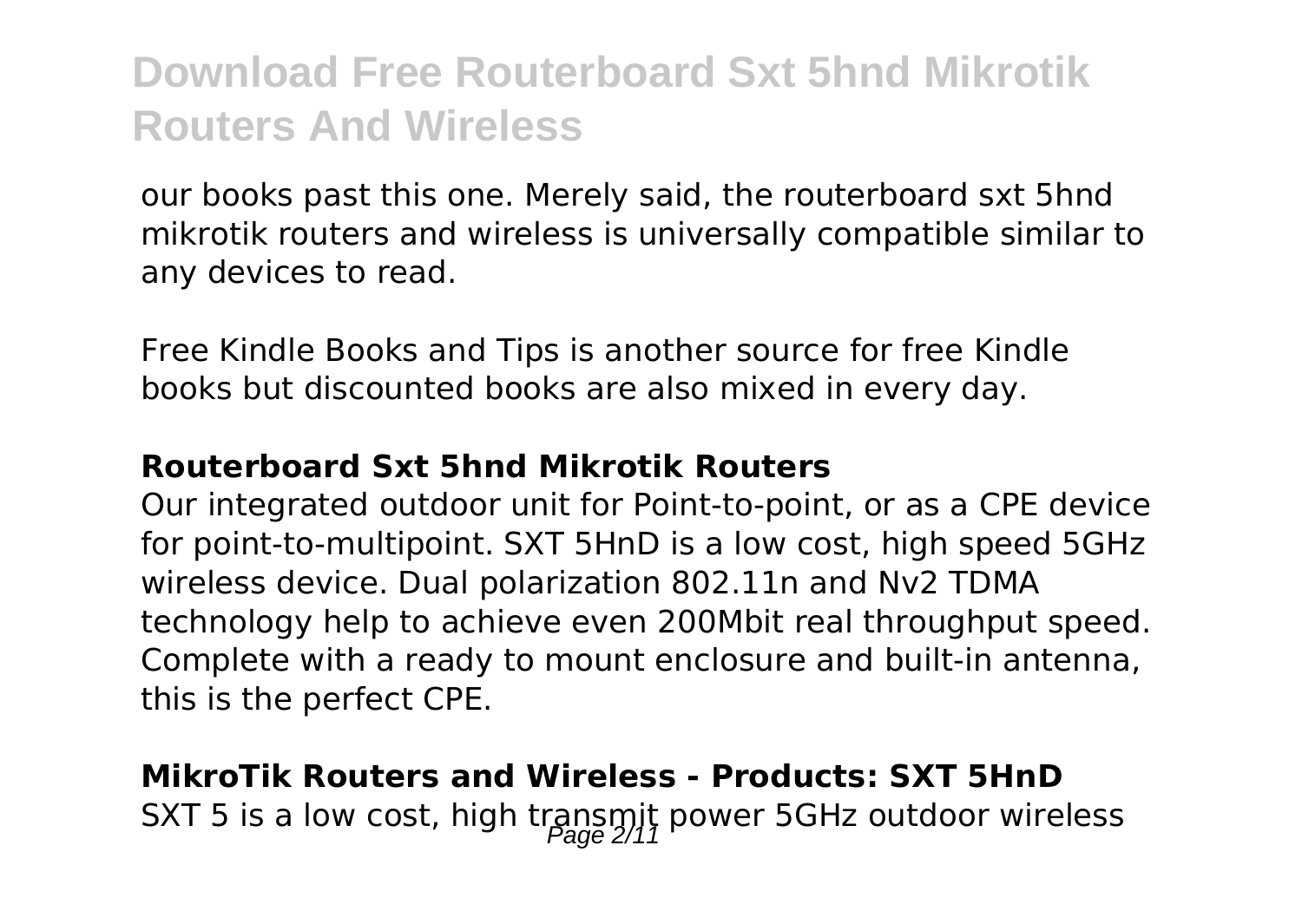device. SXT 5 can be used for point to point links or as a CPE for point to multipoint installations. Complete with a ready to mount enclosure and built-in 16dBi antenna, the package contains everything you need to make a point to point link, or connect to an AP.

#### **MikroTik Routers and Wireless - Products: SXT 5**

SXTG-5HnD is a low cost, high speed 5GHz outdoor sector AP, with a Gigabit port, to fully utilize the capacity of 802.11n. At 25° degree beamwidth, you can conveniently create sector setups with a few client devices because this device comes with an AP license (Level4). Complete with a ready to mount enclosure and built-in 16dBi antenna, the package contains everything you need to make AP, point to point link or CPE.

### **MikroTik Routers and Wireless - Products: SXT G-5HnD** SXT R 10.5dBi 60 degree LTE antenna with 2x Ethernet ports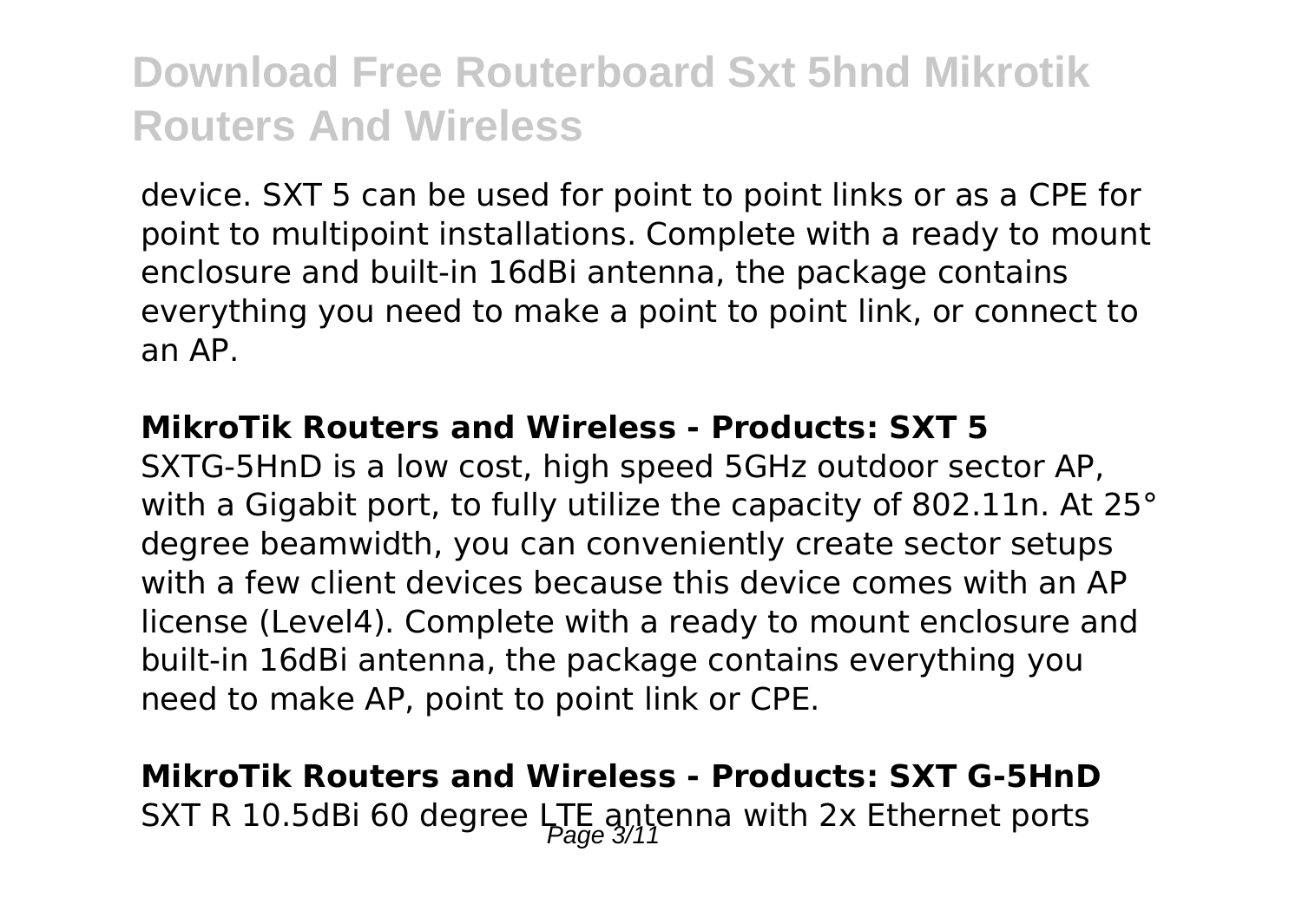(one with PoE out), WITHOUT LTE modem The SXT R is an integrated low-cost 10.5dBi LTE antenna WITHOUT LTE modem (free miniPCI-e slot). In the case, if for any reason you don't want to use one of our own LTE modems, you can simply buy the SXT R and install the modem of your choice.

#### **MikroTik Routers and Wireless - Products: SXT R**

The RB911-5HnD is a small CPE type RouterBOARD wireless router with an integrated 5Ghz Dual Chain wireless card. It's equipped with powerful 600MHz CPU, providing superb value for money. - RB911-5HnD-US (USA) is factory locked for 5170-5250MHz and 5725-5835MHz frequencies. This lock can not be removed.

#### **MikroTik Routers and Wireless - Products: 911 Lite5 dual**

MikroTik is a Latvian company which was founded in 1996 to develop routers and wireless  $\text{ISP}_f$ systems. MikroTik now provides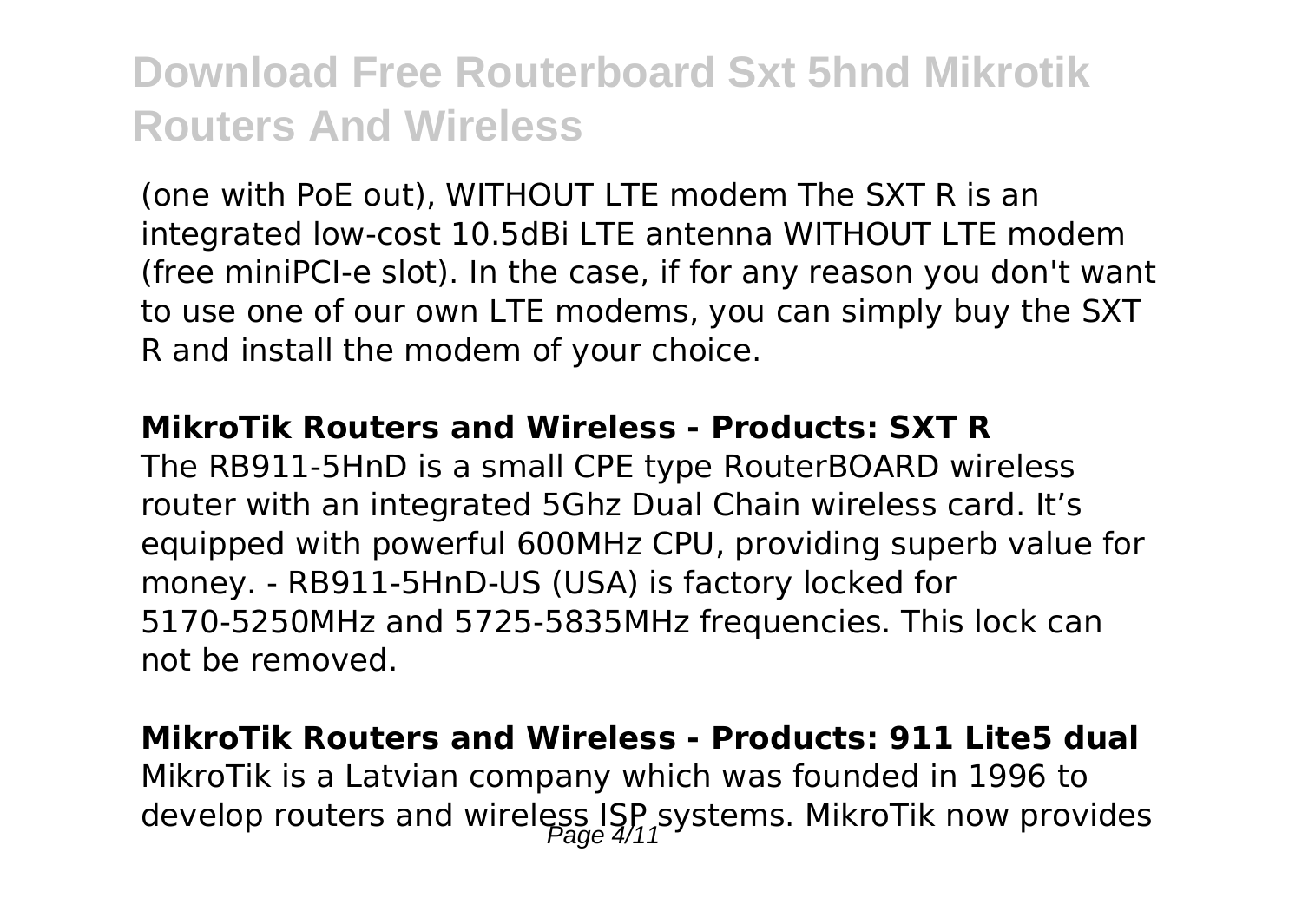hardware and software for Internet connectivity in most of the countries around the world.

#### **MikroTik Routers and Wireless - Products**

RouterBOARD Name Code Some new routers, use abother formats. NAME-X SXT-5HnD SEXTANT Groove-2 OmniTik. Interface Information. Rahmat D. Djatmiko erdeje85@gmail.com. RouterBOARD Series. 33 Rahmat D. Djatmiko erdeje85@gmail.com. LABORATORY 1. ROUTEROS & ROUTERBOARD. 34 [LAB 1] Basic Installation of RouterOS. Rahmat D. Djatmiko erdeje85@gmail.com ...

#### **Pengenalan MikroTik (MTCNA) | Command Line Interface**

**...**

MikroTik is a Latvian company which was founded in 1996 to develop routers and wireless ISP systems. MikroTik now provides hardware and software for Internet connectivity in most of the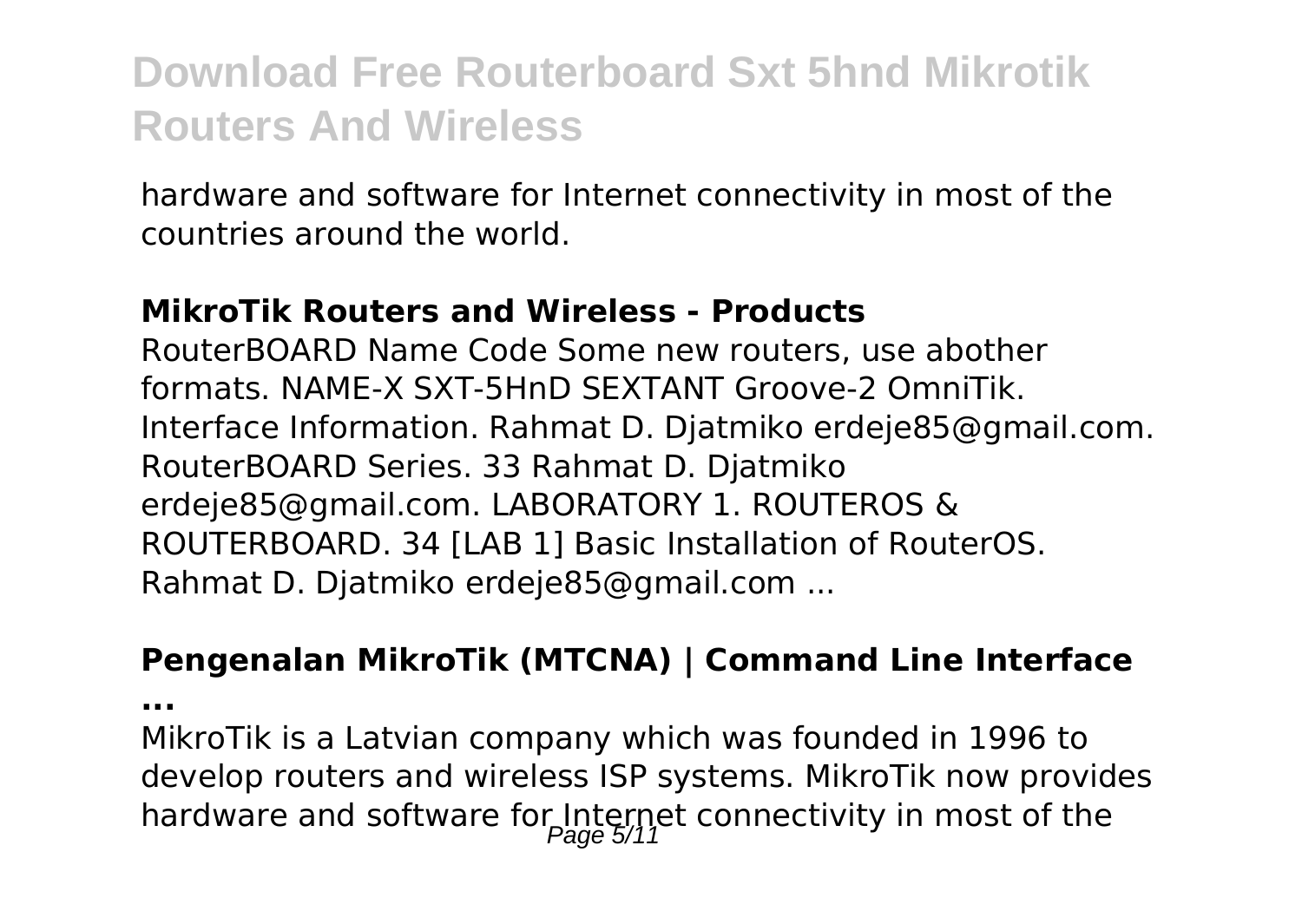countries around the world.

#### **MikroTik Routers and Wireless - Buy**

MikroTik is a Latvian company which was founded in 1996 to develop routers and wireless ISP systems. MikroTik now provides hardware and software for Internet connectivity in most of the countries around the world.

#### **MikroTik Routers and Wireless**

MikroTik SXTsq Lite5 16dBi 5GHz Dual Chain Integrated CPE/Backbone (RBSXTsq5nD-US) RouterBOARD SXT G-2HnD CPE 802.11g/n 1600mW 10dBi. MikroTik RBSXTG-5HPnD-SAr2 outdoor wireless sector access point.

### **Amazon.com: Mikrotik RouterBOARD SXT 2NDR2 CPE 802.11g/n ...**

RouterBOARD SXT Series User's Manual rev. 6 Specifications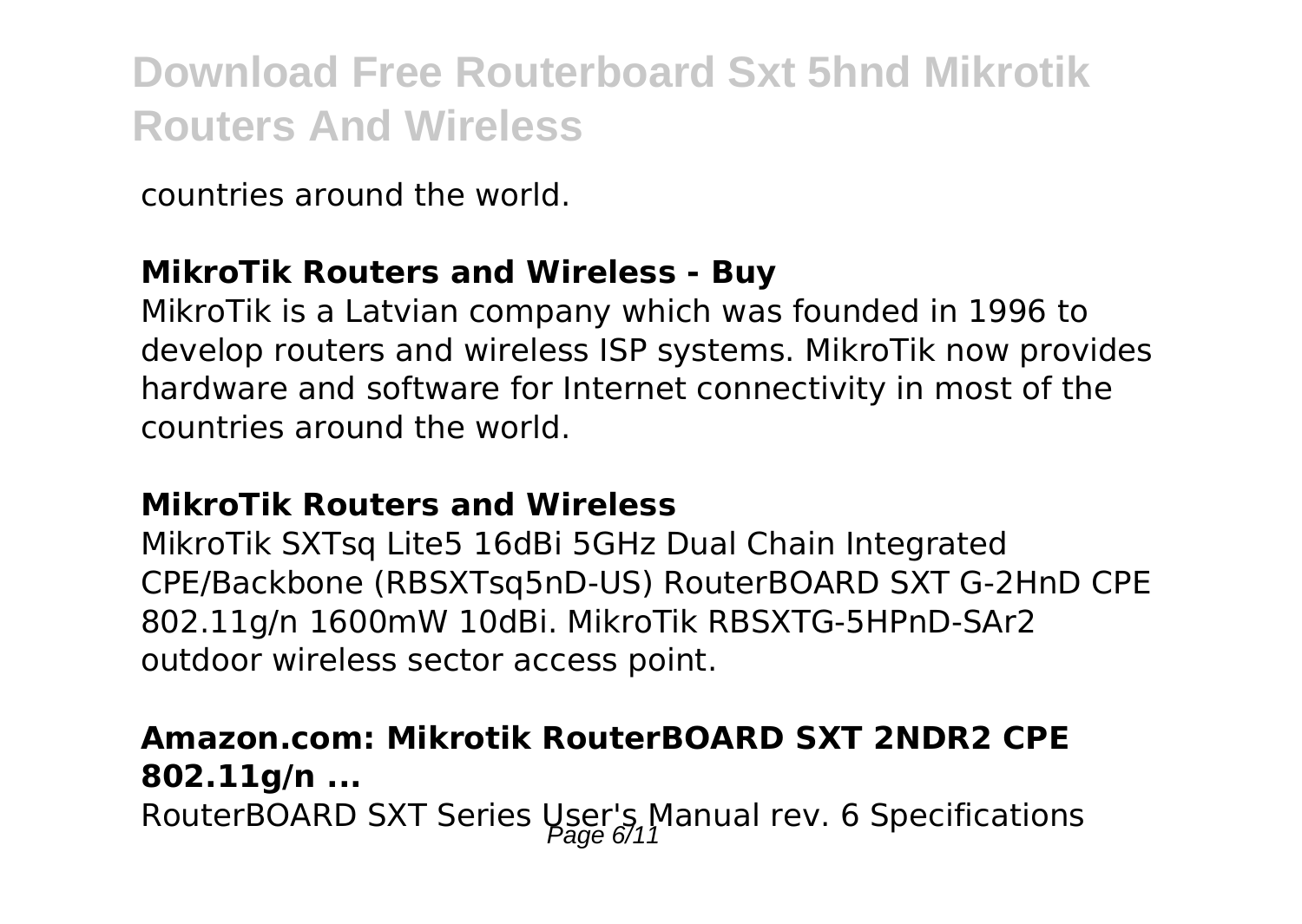RouterBOARD SXT 5HnD CPU AR7241 400MHz Memory 32MB DDR SDRAM Boot loader RouterBOOT Data storage 64MB onboard NAND memory chip Ethernet One 10/100 with Auto-MDI/X Wireless Built-in 5GHz 802.11a/n 2x2 MIMO Antenna Dual polarization 2x2 MIMO antenna ESD protection 15kV ESD protection on each RF port

#### **RouterBOARD SXT 5HnD - MikroTik Routers and Wireless**

SXT 5HnD is a low cost, high speed 5GHz wireless device. Dual chain 802.11n and Nv2 TDMA technology help to achieve even 200Mbit real throughput speed. Complete with a ready to mount enclosure and built-in antenna, this is the perfect CPE. Powered by RouterOS it is also the most advanced router, bandwidth controller and firewall. RouterBOARD SXT

#### **RouterBOARD SXT - mikrotik.com.ua**

The SXTsq Lite5 is a compact and lightweight outdoor wireless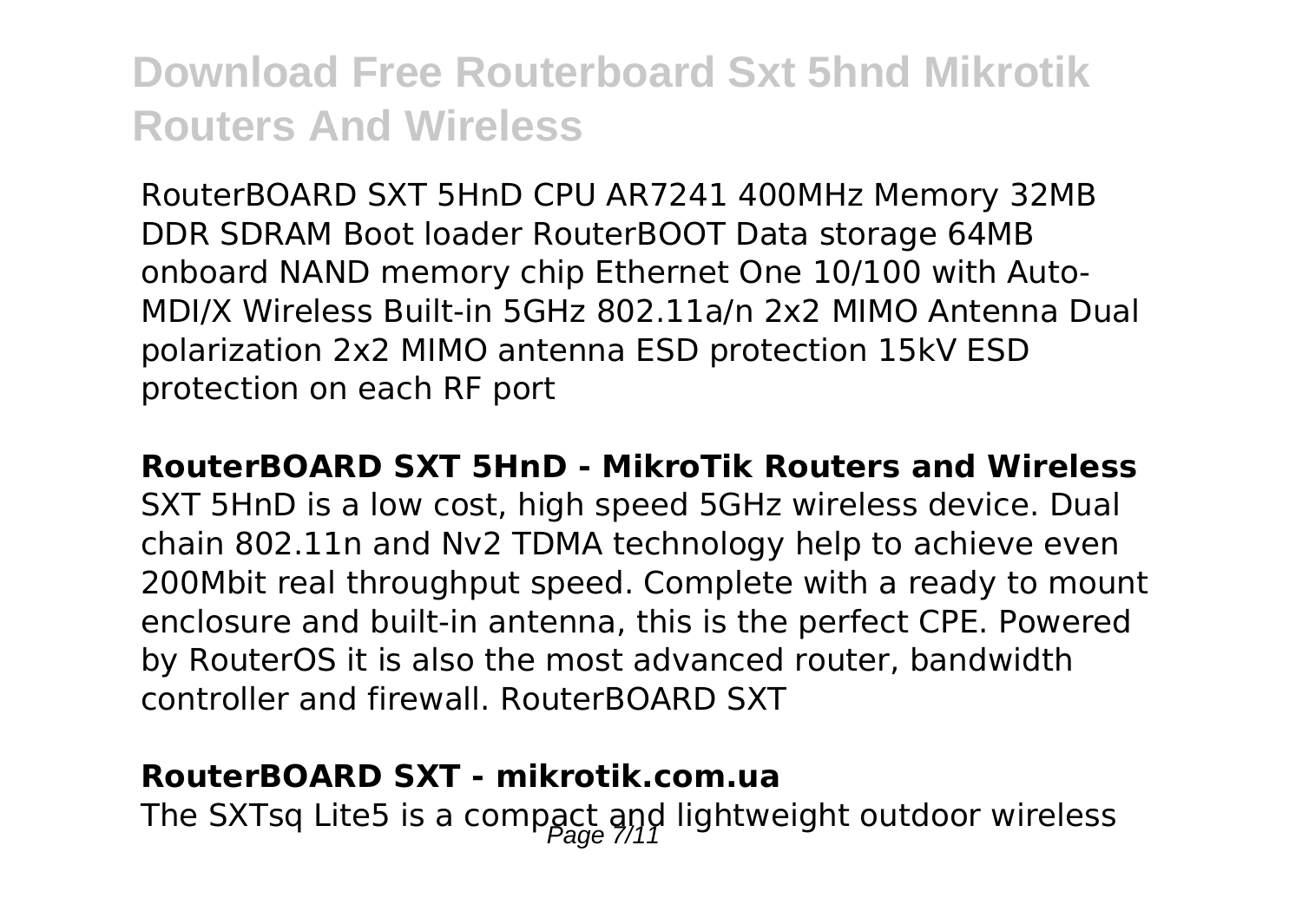device with an integrated antenna. Perfect for point to point links of up to 12 kilometers or as a CPE unit. It is compact, weatherproof and easy to mount. The SXTsq Lite5 retains a 16dBi antenna like the SXT Lite5, our previous model, yet the antenna design has been improved and the physical size has been dramatically reduced - the ...

#### **SXTsq Lite5 - Mikrotik RouterBoard**

Configurar Routerboard Mikrotik SXT Lite 5 - Modo Cliente Router Facil de configurar la interface y dar acceso a internet en modo router cliente.

#### **Configurar Routerboard Mikrotik SXT Lite 5 Modo Cliente Router**

RouterBOARD SXT Series User's Manual rev. 6 Specifications RouterBOARD SXT 5HnD CPU AR7241 400MHz Memory 32MB DDR SDRAM Boot loader RouterBOOT Data storage 64MB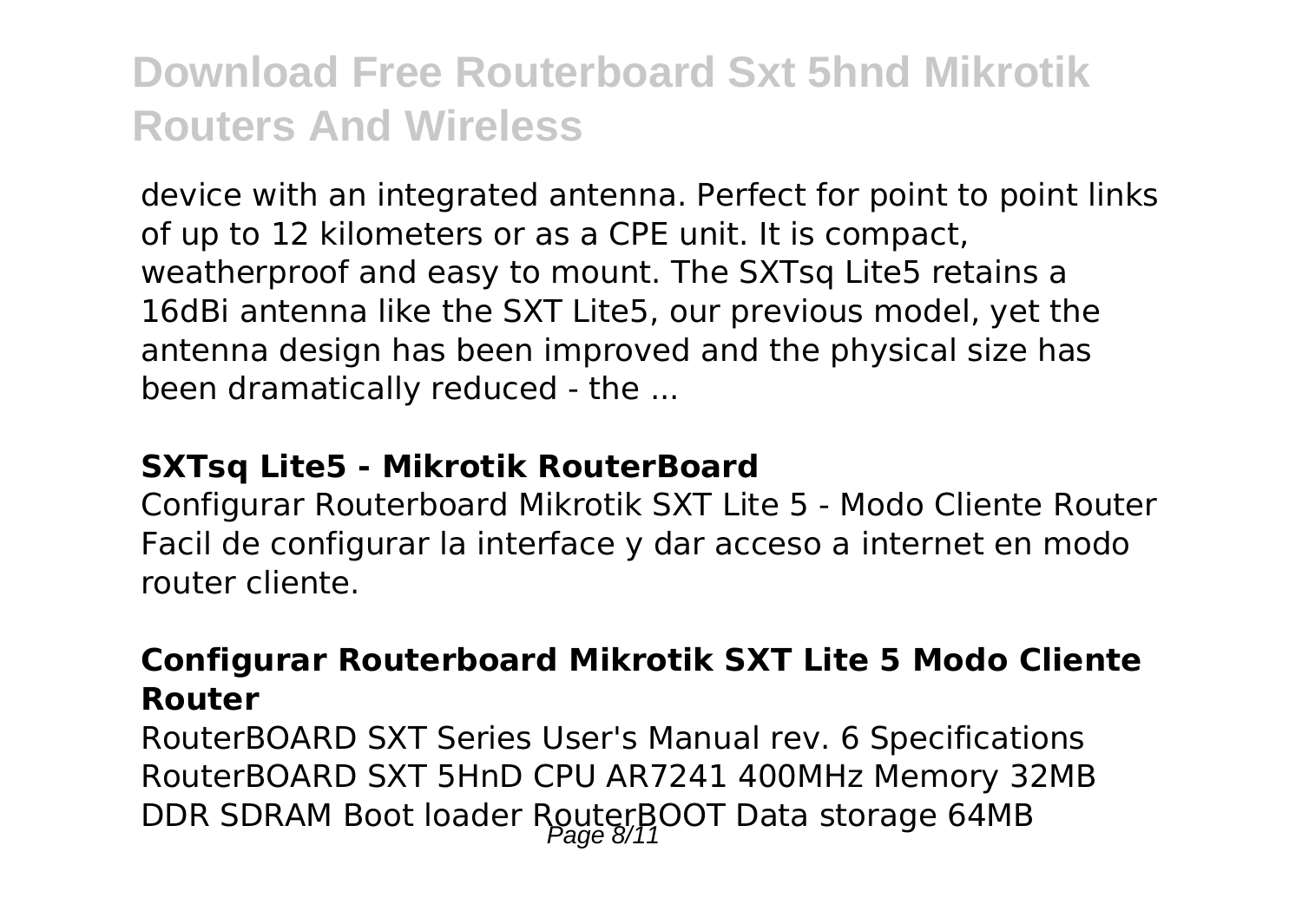onboard NAND memory chip Ethernet One 10/100 with Auto-MDI/X Wireless Built-in 5GHz 802.11a/n 2x2 MIMO Antenna Dual polarization 2x2 MIMO antenna ESD protection 15kV ESD protection on each RF port

#### **RouterBOARD SXT 5HnD - mikrotik.com.ua**

OmniTIK is a weatherproof outdoor AP with dual-polarized omni antennas - the perfect companion for our SXT, or for any other 5GHz 802.11a/n standard device. Weatherproof, durable and ready to use. It has ve 10/100 Ethernet ports, PoE support and a built-in 1000mW 802.11a/n wireless radio. It supports Nv2 TDMA technology with up to 200Mbit aggregate throughput.

#### **RBOmniTikUPA-5HnD - Mikrotik RouterBoard**

hoy a vamos a configurar la antena Mikrotik SXT Lite 5 para recibir Internet en la frecuencia de 5 GHz. Enlace de Descarga del Firmware : http://sh.st/3FBgr...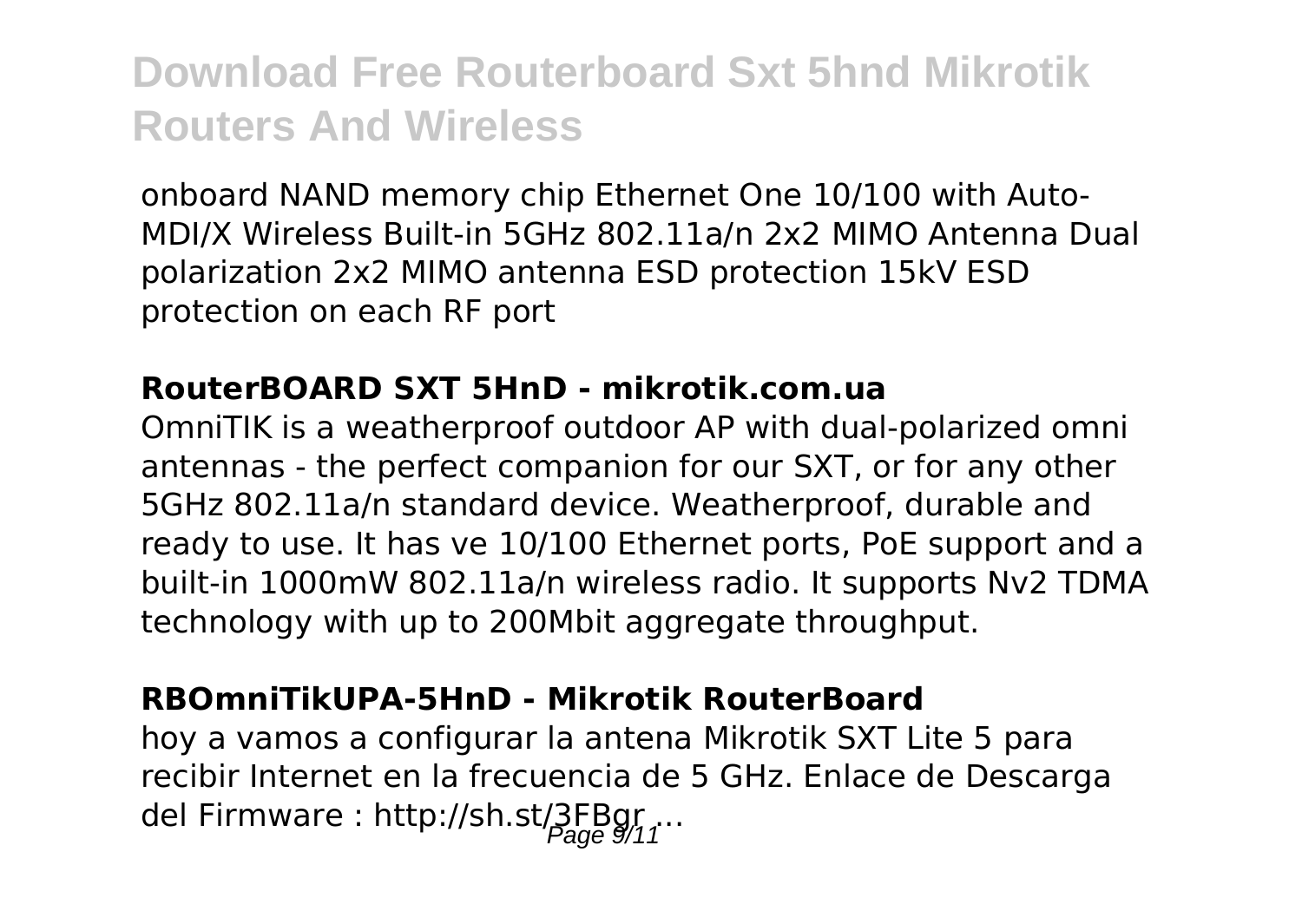### **Configurar Routerboard Mikrotik SXT Lite 5 - Modo Cliente ...**

See www.routerboard.com for more information. Contact support@mikrotik.com for support questions. 30-MAY-2012 RouterBOARD+SXT+5HnD+ Quick&Setup&Guide&and&Warranty&Information&

#### **RouterBOARD+SXT+5HnD+**

CPU load 100% or slow traffic speeds: Check traffic coming to/through router with Torch Tool. Disable interfaces. See if a P2P user, or an attacker is not causing it. Wireless card disappearing: Check if the pigtail or something else metallic is not touching the wireless card's metal parts.